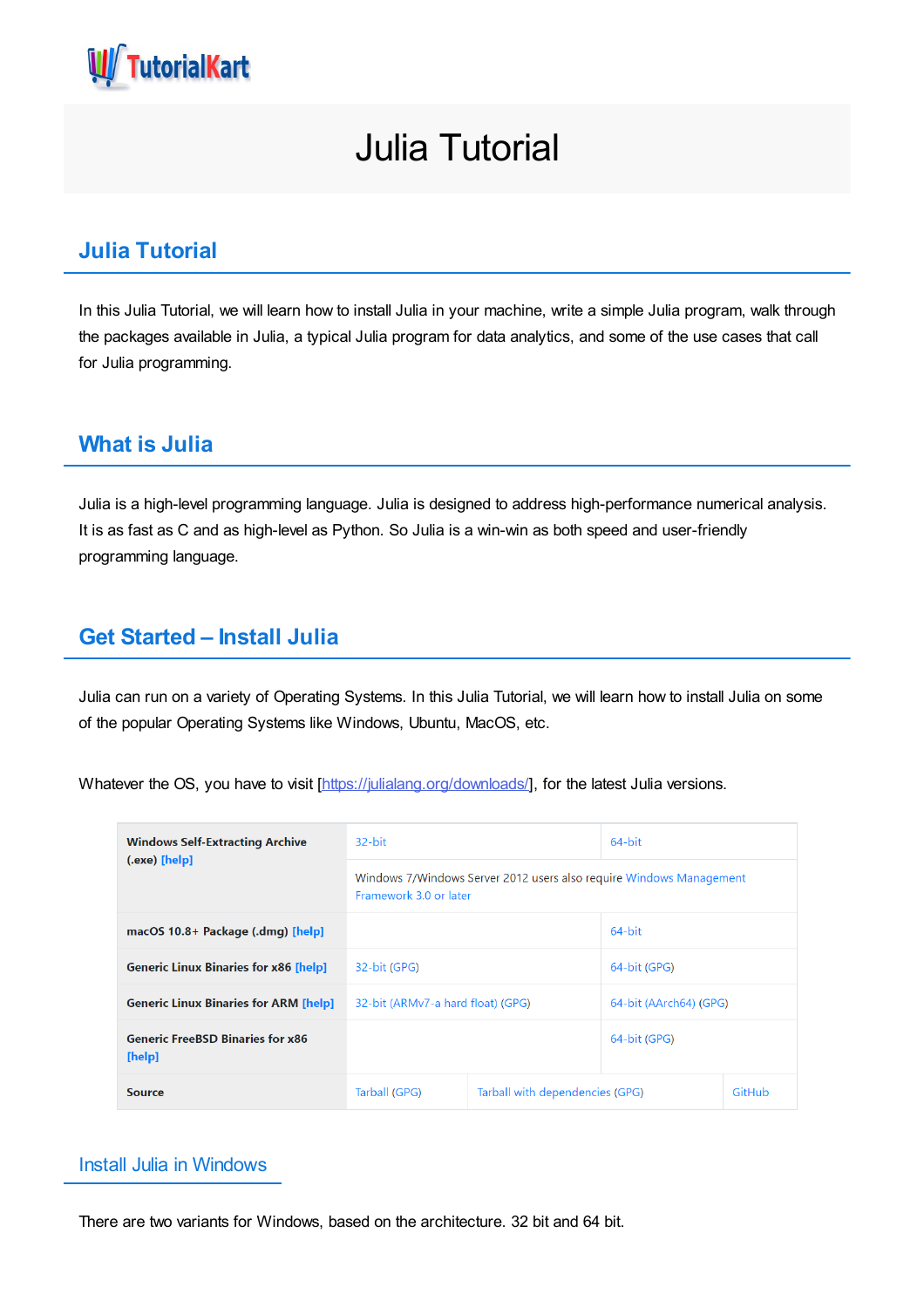If your OS is 64 bit, it is recommended to install 64 bit variant for speed.

Download the Windows Self-Extracting Archive (.exe) file and follow through the installation wizard.

Once the installation is done, the folder of Julia installation opens.

| > Arjun > AppData > Local > Julia-1.0.3 |                |        |
|-----------------------------------------|----------------|--------|
| ⌒<br>Name                               | <b>Type</b>    | Size   |
| bin                                     | File folder    |        |
| etc                                     | File folder    |        |
| include                                 | File folder    |        |
| lib                                     | File folder    |        |
| share                                   | File folder    |        |
| <sub>no</sub> julia                     | Shortcut       | 2 KB   |
| LICENSE.md                              | <b>MD</b> File | 6 KB   |
| Uninstall                               | Application    | 110 KB |

You can double click on julia shortcut to open Julia command prompt.



Julia is successfully installed in Windows.

## **Julia Tutorial Index**

- **Julia [Variables](https://www.tutorialkart.com/julia/julia-variables/)**
- **Julia [Comments](https://www.tutorialkart.com/julia/julia-comments/)**
- Julia Conditional Statements
	- Julia if-else
- **Julia Loops** 
	- **[Julia](https://www.tutorialkart.com/julia/julia-for-loop/) for loop**
	- **Julia [while](https://www.tutorialkart.com/julia/julia-while-loop/) loop**
- **Julia Operators** 
	- **Julia [Arithmetic](https://www.tutorialkart.com/julia/julia-arithmetic-operators/) Operators**